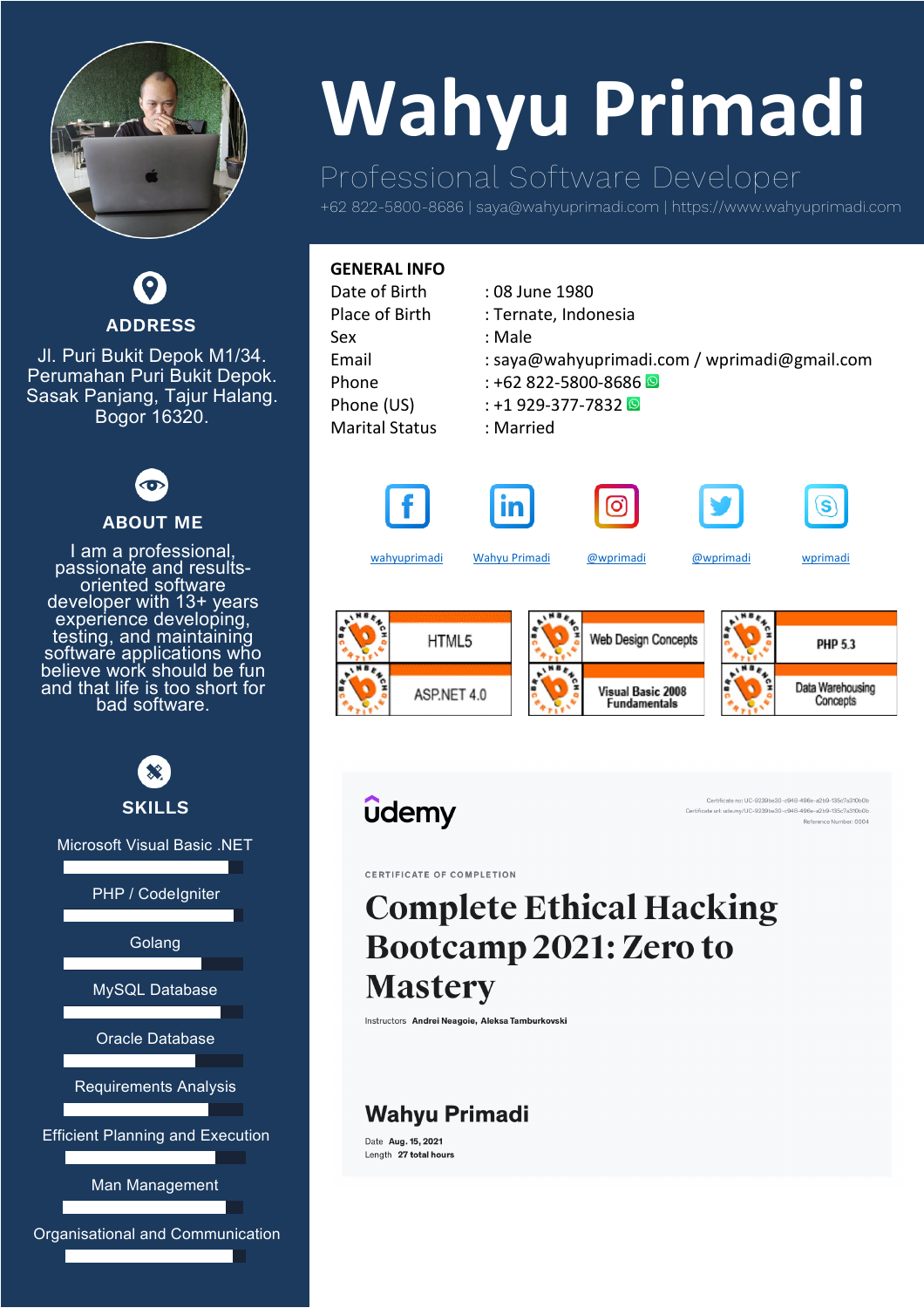| College                                                   |
|-----------------------------------------------------------|
| <b>STMIK Sinar Nusantara Surakarta</b>                    |
| Bachelor in Information Technology.                       |
| First graduate at the same year with GPA 3.01 of<br>4.00. |
| Final project: "Membangun Distro Linux Berbasis           |
| Grafis" - I created my own custom Linux system!           |
| <b>Art and Design Academy</b>                             |
| Web design and web programming specialist.                |
| LPK Pratama Mulia Surakarta                               |
| System Analyst and Design Program.                        |
| <b>LPK Alfa Bank</b>                                      |
| Microsoft Windows and Microsoft Applications.             |
| <b>Senior High School</b>                                 |
| SMUN 1 Tambun Bekasi.                                     |
| <b>Junior High School</b>                                 |
| SMPN 8 Bekasi.                                            |
| <b>Elementary School</b>                                  |
| SDN Duren 08 Bekasi.                                      |
|                                                           |

**EDUCATION**ENT CO <u>e de la c</u>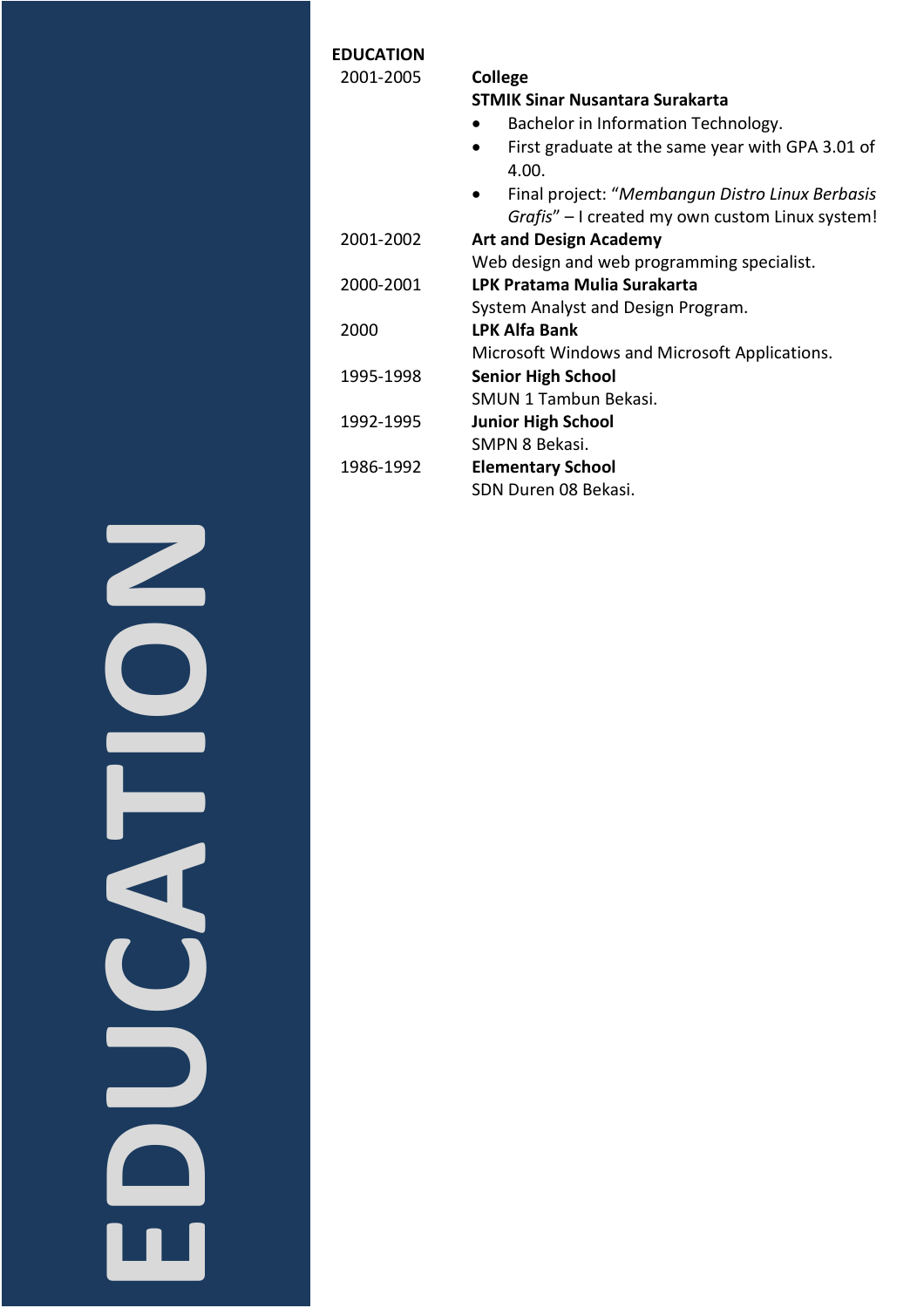| <b>EXPERIENCE</b> |                                                     |
|-------------------|-----------------------------------------------------|
| 2021-Now          | PT. Global Widyatama Teknologi                      |
|                   | <b>IT Consultan</b>                                 |
| 2019-Now          | Kementerian Komunikasi dan Informatika (Kominfo)    |
|                   | Sub Direktorat Pengendalian Konten Internet         |
|                   | Data Analyst / Verifikator.                         |
| 2018-Now          | <b>MNC Vision</b>                                   |
|                   | Department Head of IT Development (formerly known   |
|                   | as Subscriber Management System).                   |
| 2016-Now          | <b>LPTI Pelataran Mataram</b>                       |
|                   | <b>IT Development</b>                               |
| 2010-Now          | <b>LittleOrange</b>                                 |
|                   | Founder                                             |
| 2016-2018         | <b>Transvision</b>                                  |
|                   | Application Development and Service Desk Department |
|                   | Head.                                               |
| 2016-2017         | <b>MisterDeals</b>                                  |
|                   | SPV IT Development.                                 |
| 2013-2016         | <b>Transvision</b>                                  |
|                   | Assistant Manager, IT Service Desk Team Leader.     |
| 2013-2015         | LP3i                                                |
|                   | Lecturer, advanced programming in OOP and VB.NET.   |
| 2011-2013         | <b>TelkomVision</b>                                 |
|                   | <b>Enterprise Application Specialist.</b>           |
| 2009-2011         | Sigma Pro Komunika                                  |
|                   | Senior Programmer.                                  |
| 2008-2009         | <b>Datacom Solusindo</b>                            |
|                   | Programmer & Web Programmer.                        |
| 2008              | <b>BPSDM Kementerian Hukum dan HAM RI</b>           |
|                   | Lecturer, information design and security concept.  |
| 2006-2007         | ZeenRG                                              |
|                   | Programmer.                                         |
| 2006              | PT. Rosalia Indah                                   |
|                   | <b>EDP Staff</b>                                    |

<u>ш</u> **EXPERIENCE**E Ш R  $\blacksquare$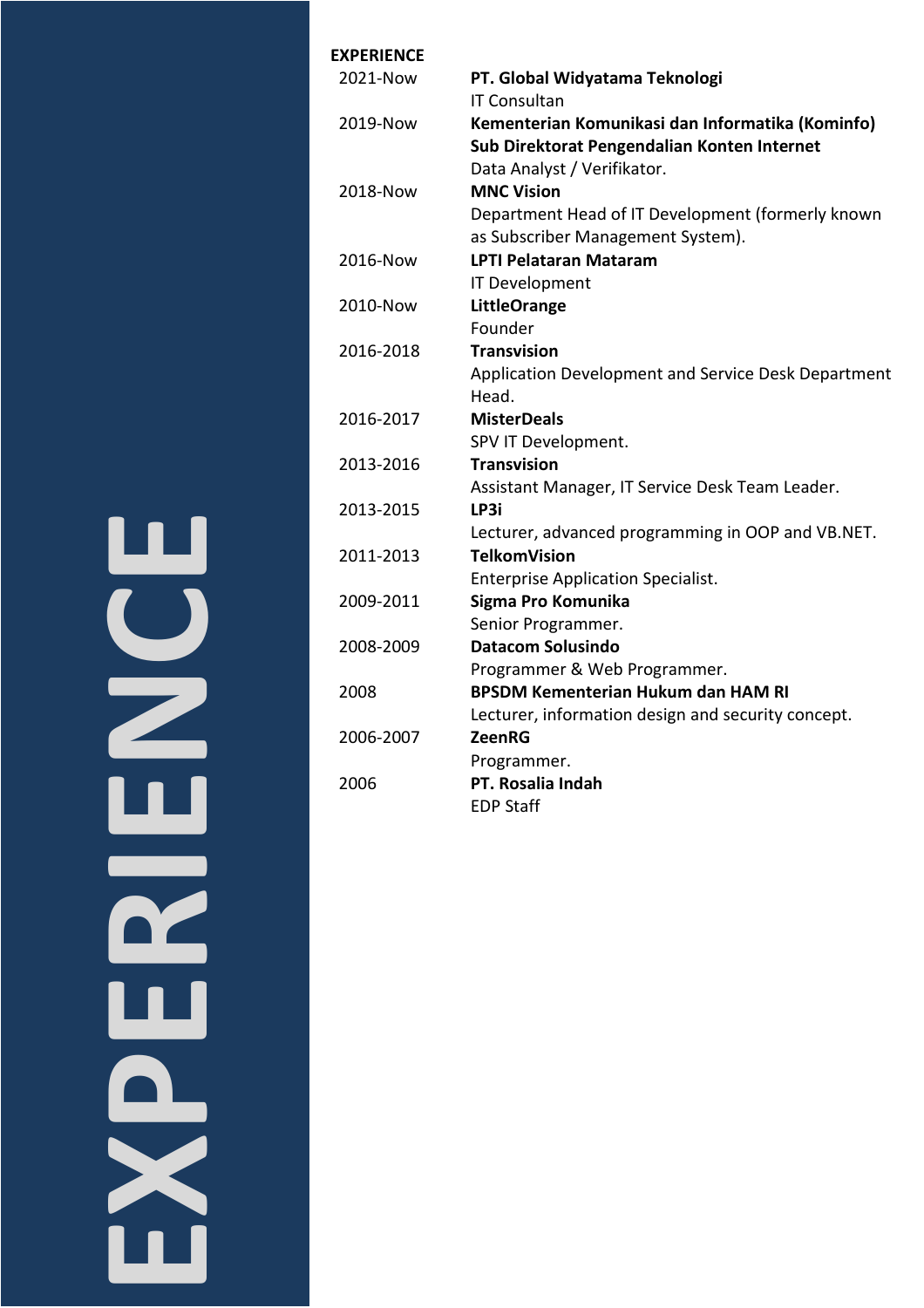# **PERSONAL PROJECTSDROMECTS NERSONE**

| <b>PERSONAL PROJECTS</b> |                                                          |
|--------------------------|----------------------------------------------------------|
| 2021                     | <b>Server Installation and Configuration</b>             |
|                          | Installation and configuration of load balancer and two  |
|                          | mobile API backend server for PT. Prioritas Group.       |
| 2021                     | <b>BMKG Sikompas (Aplikasi Penilaian Kompetensi dan</b>  |
|                          | Potensi)                                                 |
|                          | An online and realtime test for CPNS/CASN 2021.          |
| 2021                     | <b>IT Assessment</b>                                     |
|                          | Full IT assessment and review for PT. Prioritas Group.   |
| 2021                     | <b>KTA GP Ansor</b>                                      |
|                          | Created a KTA (Kartu Tanda Anggota) registration for     |
|                          | Gerakan Pemuda Ansor.                                    |
| 2021                     | <b>Company Profile Website</b>                           |
|                          | Company profile website for CV. Tobasa Namora            |
|                          | (Coconut Indo Exporter). Website URL:                    |
|                          | https://coconutindoexporter.com                          |
| 2021                     | <b>End-to-End Web Application</b>                        |
|                          | End-to-end web based application for PT. Lintas Benua    |
|                          | Land.                                                    |
| 2020                     | <b>Ayo Gowes API</b>                                     |
|                          | An API set for Ayo Gowes Android application. Created    |
|                          | using Go/Golang with Gin framework.                      |
| 2020                     | <b>Ayo Gowes</b>                                         |
|                          | An Android application that contains some routes and     |
|                          |                                                          |
|                          | checkpoints for bike event. Participant should scan qr   |
|                          | code on every checkpoints to validate their route.       |
| 2020                     | <b>BMKG Loogbook</b>                                     |
|                          | A day-to-day task and activity logbook application to    |
|                          | support working from home (WFH) during                   |
|                          | Corona/Covid-19 pandemic.                                |
|                          | Project URL: https://logbook.bmkg.go.id                  |
| 2020                     | <b>Secure Direct Linking for KGX Partners</b>            |
|                          | Secure and direct linking page that accessed by KGX      |
|                          | (Kompas Gramedia Express) partners.                      |
| 2019                     | <b>Unofficial WhatsApp API and Engine</b>                |
|                          | An unofficial multi-session and multi-number             |
|                          | WhatsApp API and Engine that created with Go             |
|                          | (Golang) using GIN framework.                            |
| 2019                     | Kompas Gramedia Express (KGX) Website                    |
|                          | Created a company website for Kompas Gramedia            |
|                          | Express that connected to backend systems such as        |
|                          | Etobee, Oracle Transport, MyValue, etc                   |
|                          | Project URL: http://www.kgx.co.id                        |
| 2018                     | <b>KTP/ID Private API</b>                                |
|                          | A restricted private API to provide personal information |
|                          | based on KTP/ID (personal identification) number.        |
| 2017                     | <b>Avenger Smart Box</b>                                 |
|                          | Working together with BIN (the most top secret           |
|                          | intelligence agency in Indonesia). We created an         |
|                          | awesome, restricted, and top secret application that     |
|                          | able to track mobile phone, text message, location by    |
|                          | GPS on mobile phone, and even your WhatsApp text         |
|                          | message!                                                 |
|                          |                                                          |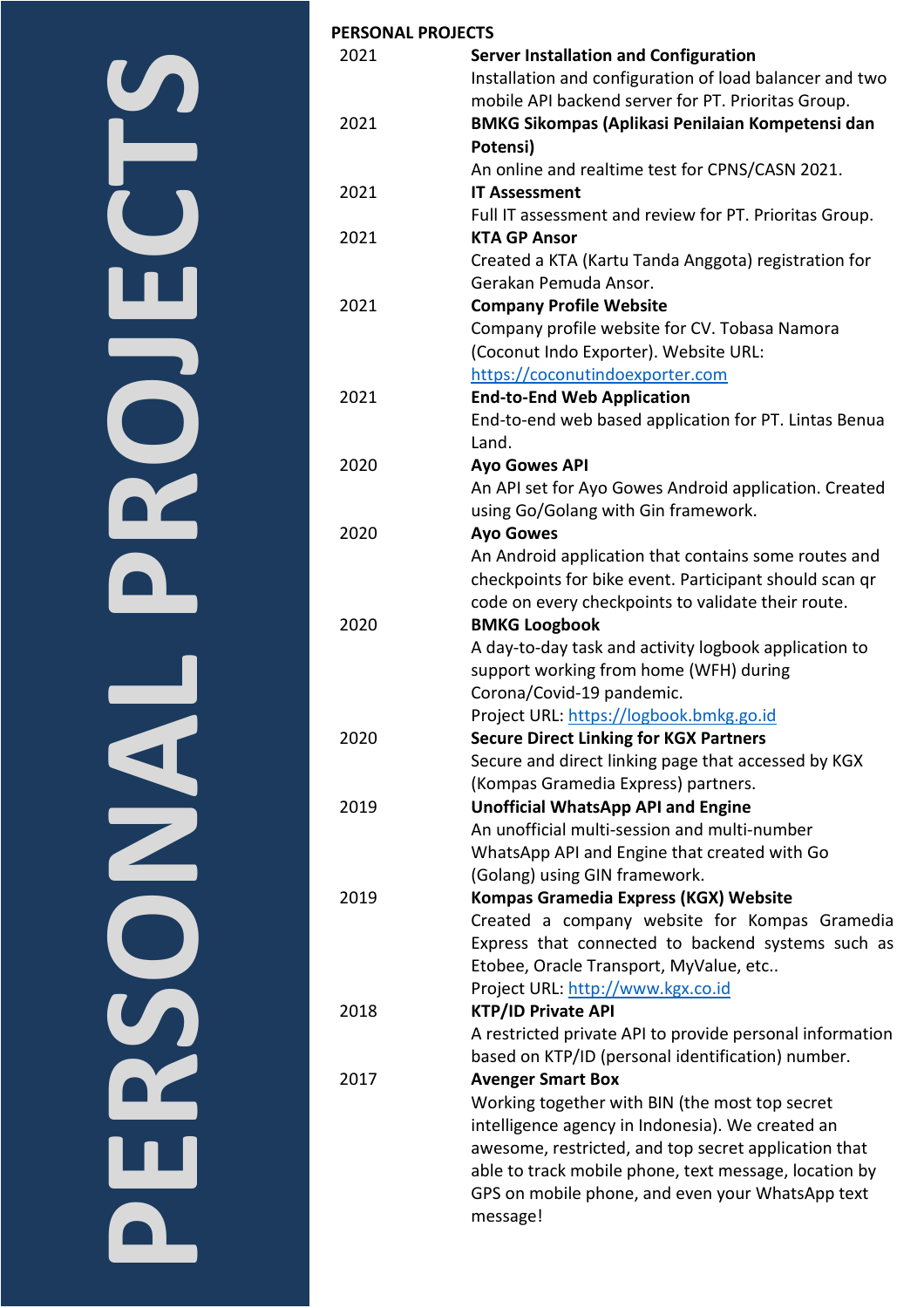| l.  |
|-----|
|     |
| e i |
|     |

| 2017 | <b>MSISDN Private API</b><br>A top secret and high level API to access personal    |
|------|------------------------------------------------------------------------------------|
|      | information based on MSISDN or mobile phone<br>number.                             |
| 2017 | <b>Credit Card Validation API</b>                                                  |
|      | An API and engine to DOKU that perform secure                                      |
|      | validation and payment using credit card for                                       |
|      | Transvision.                                                                       |
| 2017 | <b>CIS (Communication Information System)</b>                                      |
|      | A backend with configurator and dashboard, SMS                                     |
|      | gateway, and mobile app to provide a realtime polling. I                           |
|      | created it for Partai Perindo.                                                     |
| 2017 | <b>War Room</b>                                                                    |
|      | Setup a top secret and restricted command center for                               |
|      | Partai Perindo.                                                                    |
| 2016 | <b>Document Management System</b>                                                  |
|      | An application that manage documents for Dinas                                     |
|      | Pendidikan Pemuda dan Olahraga, Kabupaten                                          |
|      | Karanganyar, Central Java.                                                         |
| 2016 | <b>H2H Secure HTTP Payment and Activation API</b>                                  |
|      | Host-to-host secure HTTP API for payment and                                       |
|      | activation between PT. Indomarco Prismatama                                        |
|      | (Indomaret), PT. Sirkulasi Kompas Gramedia (SKG), and                              |
|      | PT. Digital Vision Nusantara (Kvision).                                            |
| 2016 | <b>H2H Secure Payment and Activation API</b>                                       |
|      | Host-to-host secure XML-RPC wrapper payment and                                    |
|      | activation API between PT. Sumber Alfaria Trijaya, Tbk                             |
|      | (Alfamart), PT. Sirkulasi Kompas Gramedia (SKG), and                               |
| 2015 | PT. Digital Vision Nusantara (Kvision).<br><b>MisterDEALS Merchant Application</b> |
|      | A WinForms application that placed in every                                        |
|      | MisterDEALS merchants for day-to-day transaction,                                  |
|      | taping MisterDEALS discount card, and communicating                                |
|      | with MisterDEALS main server.                                                      |
| 2015 | <b>MisterDEALS Production Application</b>                                          |
|      | A WinForms application that generate and write a                                   |
|      | secure encrypted data into NFC (mifare) card.                                      |
| 2015 | <b>MisterDEALS Website</b>                                                         |
|      | Custom company website (both frontend and backend)                                 |
|      | for MisterDEALS, Makassar.                                                         |
| 2014 | <b>Industrial Database Application</b>                                             |
|      | WinForms application for Dinas Lingkungan Hidup,                                   |
|      | Kabupaten Karangnyar, Surakarta, Central Java.                                     |
| 2014 | <b>Distribution and Activation System (DAS)</b>                                    |
|      | End-to-end application start from PO, warehouse,                                   |
|      | barcode, package list, distribution to regions and                                 |
|      | branches, IC installer partners, installation and                                  |
|      | activation of set topbox (decoder) and viewing card                                |
|      | (VC) for PT. Sirkulasi Kompas Gramedia.                                            |
| 2012 | <b>AAUI Company Website</b>                                                        |
|      | A company website for AAUI (Asosiasi Asuransi Umum                                 |
|      | Indonesia).                                                                        |
|      |                                                                                    |